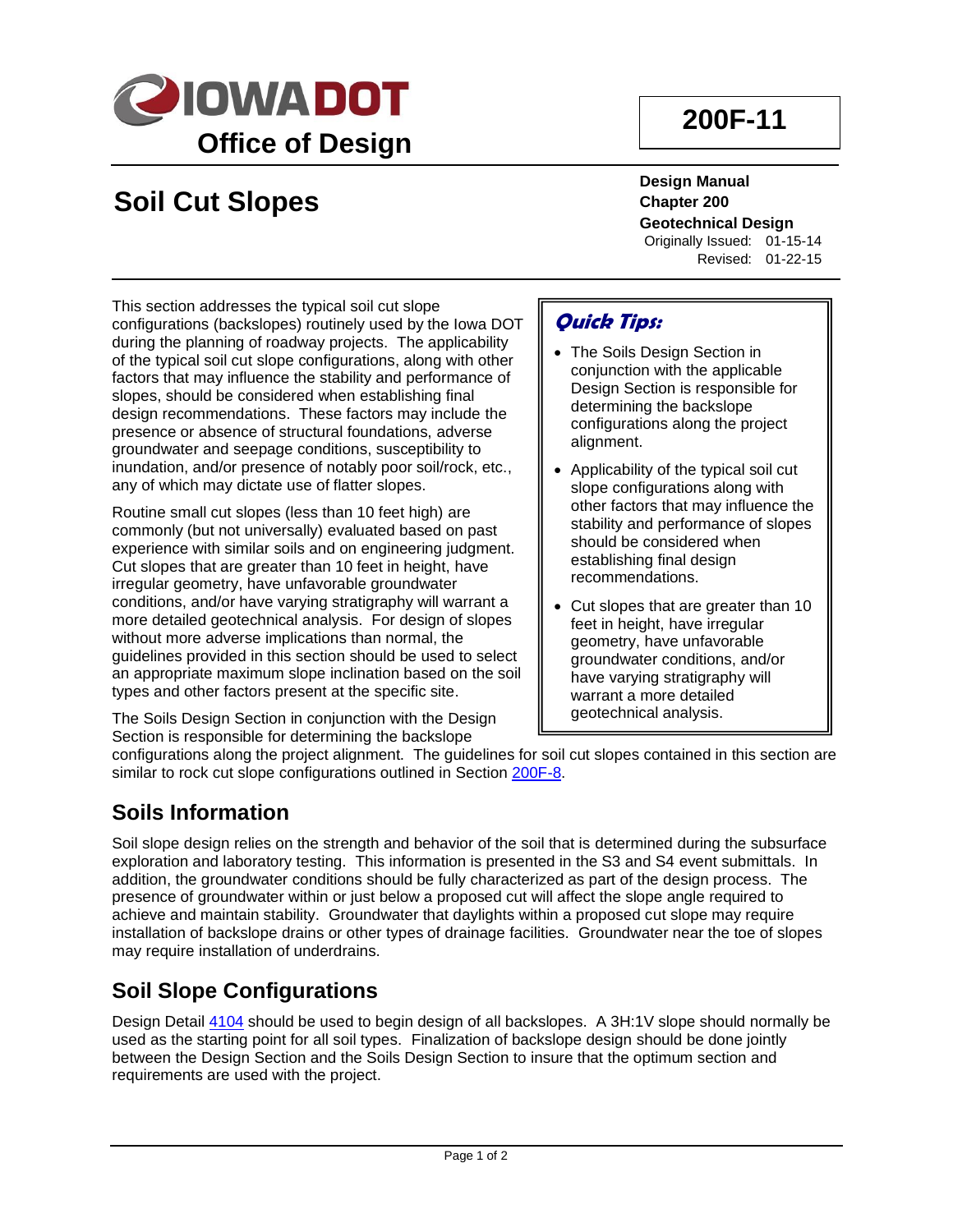For soil excavation greater than 10 feet, a global stability analysis should generally be performed to determine the stability of the slope. A standard 3H:1V slope should still be assumed for these higher backslopes in most soil types, but a detailed slope stability analysis is necessary to verify that a steeper slope meets the required long term factor of safety. The cut slope should have a minimum long term factor of safety of 1.5, and the slope stability analysis should be performed according to Section [200F-1.](200F-01.pdf) Special attention and more detailed geotechnical analysis should be given to soil cut slopes within gumbotil or fat clays, and to slopes that expose the loess/till interface.

Special attention should be given to all slopes that involve shale, and especially those with sloping shale surfaces. This includes both foreslopes and backslopes.

#### **Drainage Considerations**

The importance of adequate drainage cannot be overstated when designing cut slopes. Surface drainage can be accomplished through the use of drainage ditches and berms located above the top of the cut, around the sides of the cut, and at the base of the cut. Subsurface drainage can also be employed to reduce driving forces and increase soil shear strength by lowering the water table, thereby increasing the factor of safety against a slope failure. Subsurface drainage techniques available include standard backslope drains and/or other less common techniques that are usually tailor fit to a specific site or condition.

Backslope drains are used in areas where groundwater seepage and/or a slide are possible. Where water is perched on a very dense layer or within a sand pocket, a backslope subdrain is installed at a level where the seepage is intercepted by the drain (typically slightly below the surface of any existing very dense or clay confining layer). Maintaining positive drainage is required to adequately remove the accumulated water. Backslope drains are depicted/shown on the design Q sheets and tabulated on Tab [104-9.](../tnt/PDFsandWebFiles/IndividualPDFs/0104-09.PDF) Backslope drains and their outlets are also shown in full detail on the project cross section.; In fact, what is considered the real design of backslope drains and their outlets is on the cross sections rather than on the Q sheets. For typical backslope subdrain configurations and outlets associated with roadway projects, refer to Standard Road Plans [DR-303](../SRP/IndividualStandards/dr303.pdf) and [DR-305](../SRP/IndividualStandards/dr305.pdf) respectively.

#### **Cut Slope Stability Improvement**

If potential instability of the planned roadway backslopes is determined from the slope stability analysis performed during the stability review and design process (see Section [200F-1\)](200F-01.pdf), backslope benches are commonly used to improve backslope stability in areas of deep cuts (typically greater than 25 feet high).

The width (typically 15 feet) and location of backslope benches should be finalized in a joint effort between the Design Section and the Soils Design Section. General backslope bench configurations are described in Section [3J-1](03J-01.pdf) with typical configurations outlined in Design Details [4104](../tnt/PDFsandWebFiles/IndividualPDFs/4104.pdf) and [4107.](../tnt/PDFsandWebFiles/IndividualPDFs/4107.pdf) The Design Section generally puts the backslope benches on the cross sections before the cross sections are available to the Soils Design Section, but those should be reviewed by the Soils Design Section and modified or added to as necessary.